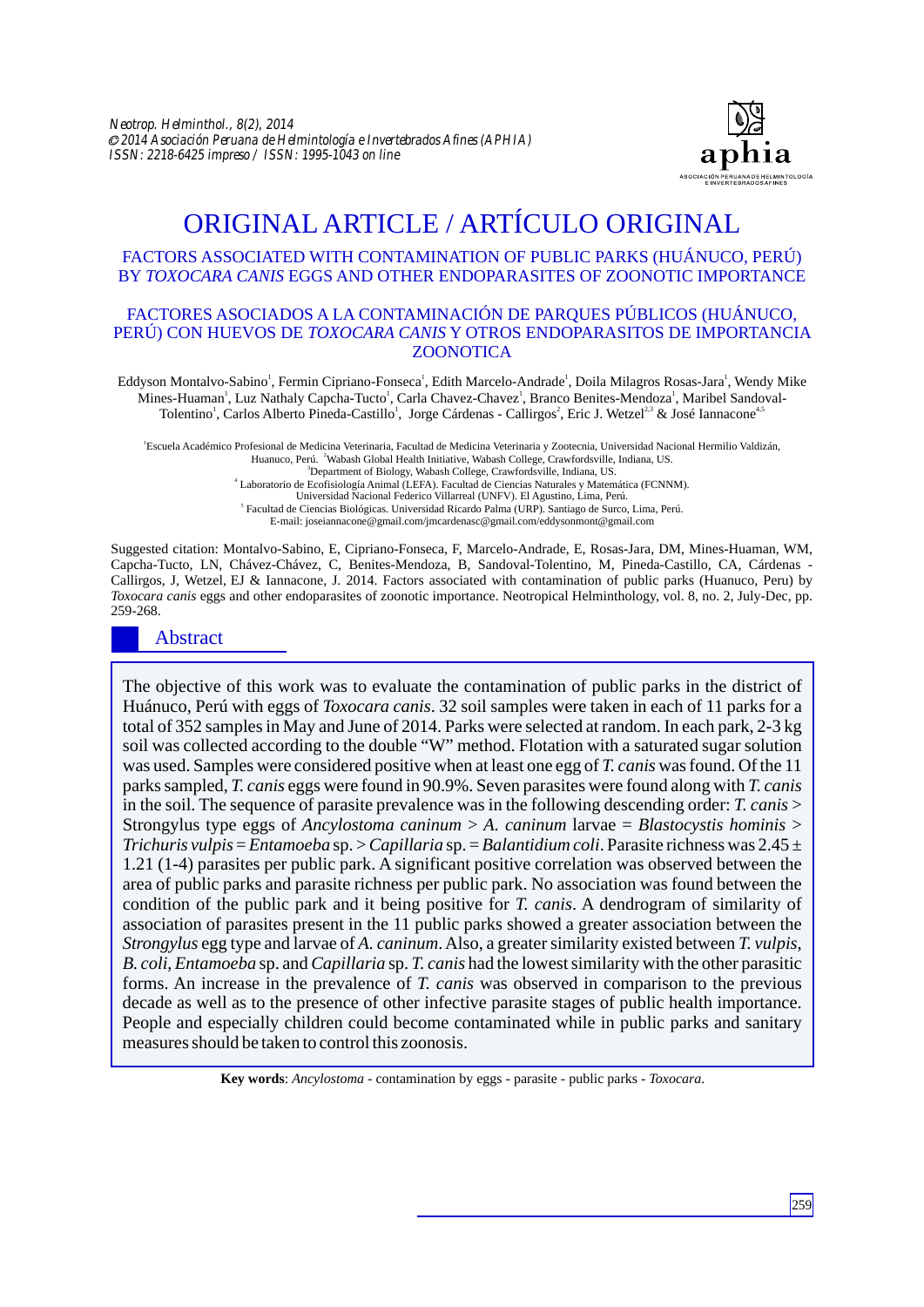# Resumen

El objetivo de este trabajo fue evaluar la contaminación de parques públicos del distrito de Huánuco, Perú por huevos de *Toxocara canis*. En cada uno de los 11 parques fueron tomadas 32 muestras por lo que se evaluaron un total de 352 muestras de tierra en mayo y junio del 2014. La selección de los parques fue al azar. De cada parque se recolectó 2 a 3 kg de tierra, según el método de la doble "W". Se usó el método de flotación con solución saturada de azúcar. Se consideró positivo cuando se encontró al menos un huevo de *T. canis* por parque evaluado. De los 11 parques muestreados se encontró huevos de *T. canis* en el 90,9%. Siete fueron las formas parasitarias acompañantes a *T. canis* en el suelo. La secuencia de prevalencia parasitaria presentó el siguiente orden descendente: *T. canis* > huevos tipo *Strongylus* de *Ancylostoma caninum* > larvas de *A. caninum* = *Blastocystis hominis* > *Trichuris vulpis* = *Entamoeba* sp. > *Capillaria* sp. = Balantidium coli. La riqueza parasitaria fue de 2,45±1,21 (1 a 4) parásitos·parque público<sup>-1</sup>. Se observó una correlación positiva significativa entre el área del parque público y la riqueza de parásitos·parque público<sup>-1</sup>. No se encontró asociación entre el estado de conservación del parque público y la positividad con *T. canis*. Un dendrograma de similitud de asociación de los parásitos presentes en los 11 parques públicos mostró una mayor asociación entre huevos tipo *Strongylus* y larvas de *A. caninum*. También una mayor similitud entre *T. vulpis*, *B. coli*, *Entamoeba* sp. y *Capillaria* sp. *T. canis* presentó la menor similitud con el resto de formas parasitarias. Se observó un aumento en la prevalencia de *T. canis* en comparación a la década anterior, así como la presencia de otros estadios infectivos de parásitos de importancia en salud pública. Las personas y especialmente los niños pudieran contaminarse durante su estadía en los parques públicos y deben tomarse medidas sanitarias para el control de esta zoonosis.

**Palabras clave**: *Ancylostoma* - contaminación por huevos - parásito - parques públicos – *Toxocara*.

Soils contaminated by eggs of helminth parasites of animals may constitute a zoonotic risk for humans and affect millions of people (Romero-Núñez *et al.*, 2011; Iannacone *et al*., 2012; Marques *et al*., 2012; Traversa *et al.*, 2014). There have been many different parasitic helminths with dogs (*Canis lupus familiaris* Linnaeus, 1758) as definitive hosts which can be transmitted to humans causing parasitic disease (Rojas 2003).

Toxocariasis is a geohelminthic, mainly asyptomatic, zoonotic disease caused by *Toxocara canis* (Werner, 1782) and *Toxocara cati* (Schrank, 1788) (Romero-Núñez *et al.*, 2011; Khazan *et al.,* 2012; Trejo *et al.*, 2012; Maragui *et al.,* 2014). Puppies with intestinal infections with *Toxocara* can excrete eggs of this helminth into the environment (Martínez-

**INTRODUCTION** Barbadosa *et al.,* 2008; Maragui *et al.,* 2014). These eggs remain in the soil until larval development in 6 weeks, increasing the possibility of infection to humans and causing a risk to public health (Huapaya *et al.*, 2009; Armstrong *et al.,* 2011; Trejo *et al.*, 2012). *Toxocara* larvae can migrate to the liver, lungs, muscles and brain (Marques *et al.,* 2012) and can cause the syndromes of visceral larval migrans (VLM) and ocular larval migrans (OLM) (Martínez-Barbadosa *et al.*, 2008; Bartosik & Rzymowska, 2010; Marques *et al*., 2012; Maragui *et al.,* 2014).

> Transmission of toxocariasis is mainly through fecal matter disseminated in the environment (Armstrong *et al.*, 2011; Marques *et al.,* 2012; Maragui *et al.,* 2014), to which humans have free access through contact with the soils of parks and gardens frequented by canids (Santarém *et al*., 2012). The presence of environmental contamination with *Toxocara* eggs is considered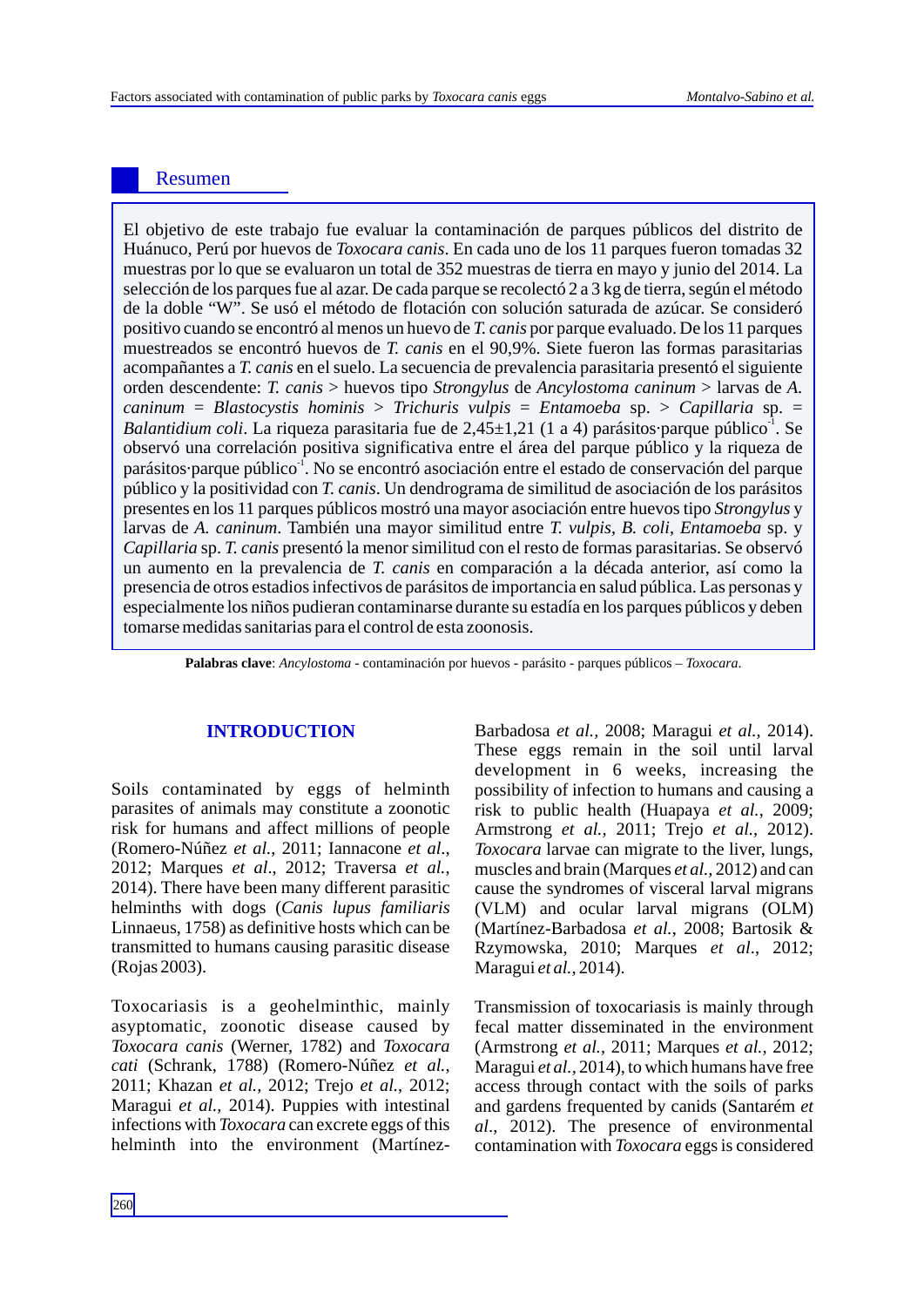to be the best indicator of infection risk to humans (Marques *et al*., 2012; Santarém *et al*., 2012; Saraei *et al.,* 2012; Maragui *et al.,* 2014).

The hookworms (*Ancylostoma* spp.) and *Trichuris vulpis* (Froelich, 1789) are among the most important helminth parasites in dogs in environmental and clinical terms. Several studies have demonstrated the relevance of these two helminths in parks, green areas and beaches (Bartosik & Rzymowska, 2010; Iannacone *et al.*, 2012; Traversa *et al.*, 2014.).

High numbers of irresponsible dog owners, such as owners who do not pick up the feces of their pets, can lead to contamination by a large quantity of fecal material disseminated in recreation and leisure areas (Trejo *et al*., 2012). Therefore, the aim of this study was to address the following research question: What is the state of soil contamination by eggs of *T. canis* in public parks in the district of Huánuco, Perú?

## **MATERIALS AND METHODS**

#### **Area and type of study**

The study was descriptive, transversal and comparative. Eleven parks in the district of Huánuco, Huánuco, Perú (09°55'58?S; 76°14'30?W) were sampled (Table 1). Parks were selected randomly. The average size of the parks was  $985.09 \pm 240.69 \text{ m}^2$ . 352 soil samples were evaluated between May ( $n = 192$ ) and June  $(n = 160)$  of 2015, with 32 samples taken from each of the 11 parks.

#### **Soil samples**

From each park was collected 2-3 kg of soil, according to the double "W" method, which consists of drawing in the sample area two "W", superimposed and inverted, with the length of each "W" determined in steps and the earth collected on each side of the "W". Each sample was taken at a depth of approximately 2.5 cm and a diameter of 5 cm (Guerrero, 1975). The samples were labeled with the name of the park and placed in polyethylene bags, stored at room temperature and taken to the laboratory for parasitological analysis corresponding to the environment (Zibaei *et al.,* 2010; Armstrong *et al*., 2011; Matesco *et al*., 2011; Khazan *et al.,* 2012). The method of Parodi Alcaraz was used (concentration method by flotation without centrifugation, using a supersaturated Benbrook sugar solution) (Daprato *et al*., 2011; Maragui *et al.,* 2014). Soil samples were placed in a mortar and the supersaturated sugar solution added and mixed well, using the pestle to crush coarse pieces. The obtained mixture was filtered through a funnel with a metal filter into 15 ml test tubes; the tubes were filled to form a meniscus and then covered with a glass coverslip. After 20 min the coverslip was removed and the slide examined under a microscope. Identification of *Toxocara* was made according to their morphology and typical size (Saraei *et al*., 2012). Samples were considered positive when at least one egg of *Toxocara* per sample was found (Harbinder *et al.,* 1997). Classification of eggs according to their state of development, e.g., single cell, preembryonated, and embryonated was not made. Viability of eggs was also not evaluated (Daprato *et al.*, 2011; Romero-Núñez *et al.*, 2011). Similar parasitic forms present in each sample (helminth eggs and larvae, protozoan cysts) were analyzed according to specific identification guides.

#### **Condition of public parks**

Public parks were classified in the following manner: (1) Well preserved: parks entirely covered (100%) by grass; (2) Moderately preserved: parks approximately 50% covered by grass; and (3) Poorly preserved: neglected parks entirely without grass and with earth and sand only (Huaraca, 2001).

#### **Data analysis**

Spearman's correlation  $(r<sub>c</sub>)$  between the area and the condition of each public park was performed and the parasite richness for each park examined. The Chi-square statistic also was used to associate park condition and prevalence of *T. canis*. A dendrogram of similarity of association (cluster analysis) of parasites found in the public parks of Huánuco, Peru was performed based on the algorithm of group pairs,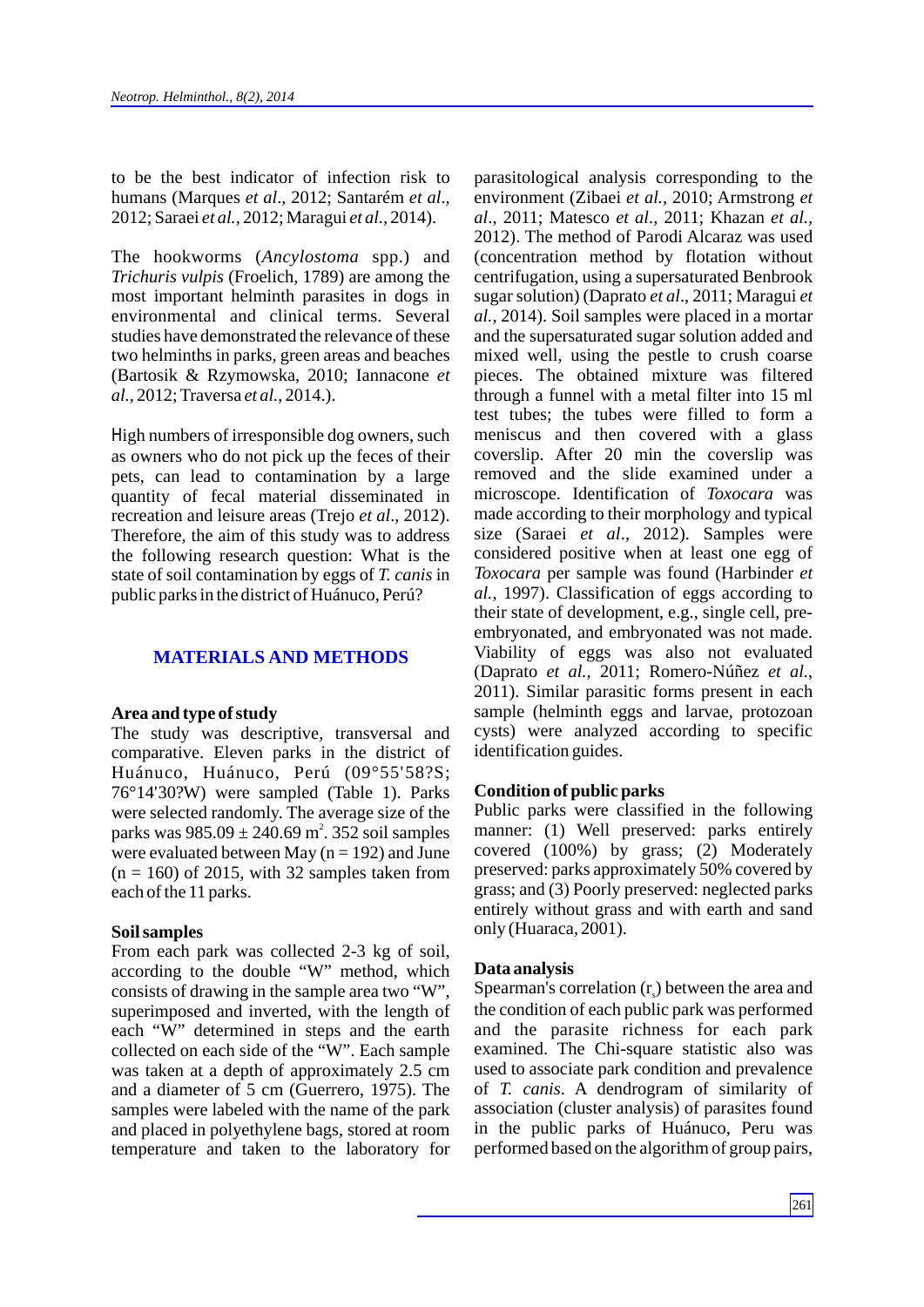using Ward's method with the respective correlation coefficients.

#### **RESULTS**

Table 1 shows the presence of *T. canis* and other forms of parasitic helminths and protozoans in 11 public parks in Huánuco. The sequence of parasite prevalence presented the following descending order: *T. canis* > *Strongylus* type eggs of *A. caninum* > hookworm larvae (*A. caninum*) = *Blastocystis hominis* (Swayne & Britton, 1849) Brumpt, 1912 > *T. vulpis* = *Entamoeba* sp. > *Capillaria* sp. = *Balantidium coli* Malmsten, 1857 (Table 1). The parasite richness was  $2.45 \pm 1.21$  (1-4) parasites per public park. The sequence of the parasite richness of public parks provided the following descending order: 23 de febrero = Plaza mayor = Amarilis > San Pedro (Ramón Castilla) = Puelles  $>$  San Cristobal = San Sebastian = San Francisco > Santo Domingo = Heroes Huanuqueños = San Pedro (Infantil de tránsito) (Table 1). A significant positive correlation between the area of the public park and the parasite richness per public park ( $r_s = 0.74$ ; p = 0.009) was observed.

Of the 11 parks, 3 were well preserved, 7 were moderately preserved and 1 was in poor condition (Table 2). The well preserved and poorly preserved public parks showed 100% positivity and the moderately preserved showed only 85.71% (Table 2). No association was found between the condition of the park and the positivity with *T. canis* ( $X^2 = 2.29$ ; p = 0.32). Likewise, no correlation between park condition and parasite richness was seen  $(r_s = 0.43; p =$ 0.19).

Figure 1 shows a dendrogram of similarity of association among the parasites co-occurring with *T. canis* in the 11 public parks of Huánuco (correlation coefficient of cluster analysis = 0.87). A greater association between *Strongylus* type eggs of *A. caninum* and larvae of *A. caninum* was seen. Also, there was a greater similarity between *T. vulpis* and *B. coli,* and between *Entamoeba* sp. and *Capillaria* sp. *T. canis* had the lowest similarity with the rest of the parasitic forms present in the public parks based on the method of Ward.



**Figure 1.** Dendrogram of cluster analysis similarity of parasites found in public parks in Huanuco, Peru based on the algorithm of group pairs according to Ward's method (r = 0.87). Tox = *Toxocara canis*. Stro = *Strongylus* egg type of *Ancylostoma caninum*. Tri = *Trichuris vulpis*. Cap = *Capillaria* sp. Unc = larva of *A. caninum*. Blas = *Blastocystis hominis*. Ent = *Entamoeba* sp. Bal = *Balantidium* coli.

262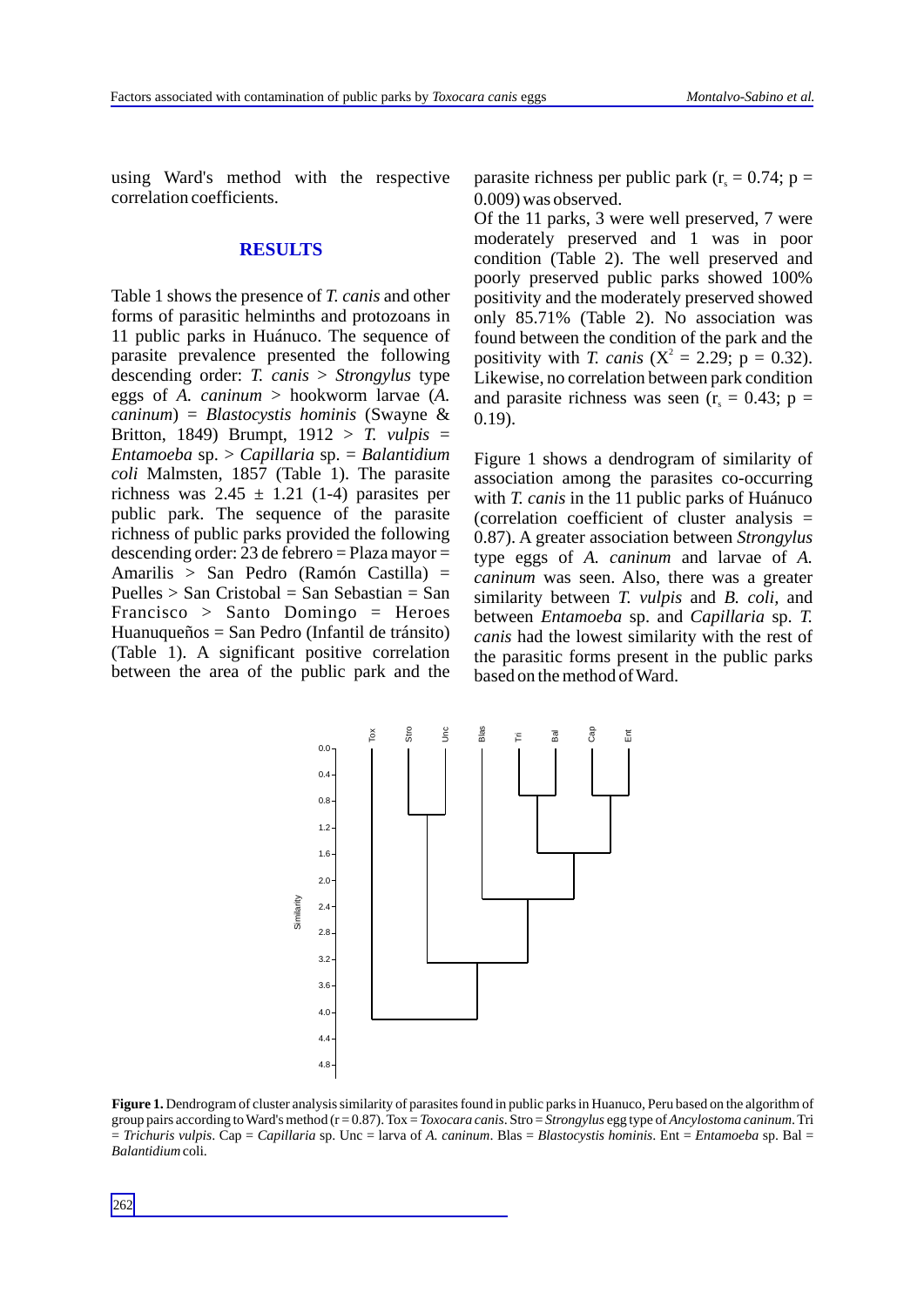| $^{+}$<br>18.18<br>Ent<br>$^{+}$<br>$^{+}$<br>27.27<br>Blas<br>$^{+}$<br>┿<br>27.27<br>Unc<br>$\hspace{0.1mm} +$<br>9.09<br>Cap<br>$^{+}$<br>18.18<br>Fi<br>$^{+}$<br>45.45<br>Stro<br>$\hspace{0.1mm} +$<br>0.90<br>$\overline{I} \overline{O} X$<br>$^{+}$<br>$^{+}$<br>$^+$<br>$^{+}$<br>EC<br>230<br>450<br>876<br>área<br>$\breve{\rm 8}$<br>086<br>≊<br>970<br>550<br>580<br>$\widetilde{\mathrm{g}}$<br>$^{80}$<br>้⊾<br>23 de febrero (tramo puente San Sebastián -<br>San Pedro (Infantil de transito)<br>Héroes Huanuqueños (Tabaco)<br>San Pedro (Ramón Castilla)<br>San Francisco (Cartagena)<br>Puelles (Los periodistas)<br>Santo Domingo<br>Prevalence (%)<br>San Sebastián<br>Cementerio)<br>San Cristóbal<br>Plaza mayor<br>Public Park<br>Amarilis |  |  |  |  |  |      |          |                                                                                  |
|----------------------------------------------------------------------------------------------------------------------------------------------------------------------------------------------------------------------------------------------------------------------------------------------------------------------------------------------------------------------------------------------------------------------------------------------------------------------------------------------------------------------------------------------------------------------------------------------------------------------------------------------------------------------------------------------------------------------------------------------------------------------|--|--|--|--|--|------|----------|----------------------------------------------------------------------------------|
|                                                                                                                                                                                                                                                                                                                                                                                                                                                                                                                                                                                                                                                                                                                                                                      |  |  |  |  |  | Bal  | Richness | % MP                                                                             |
|                                                                                                                                                                                                                                                                                                                                                                                                                                                                                                                                                                                                                                                                                                                                                                      |  |  |  |  |  |      |          | 37.5                                                                             |
|                                                                                                                                                                                                                                                                                                                                                                                                                                                                                                                                                                                                                                                                                                                                                                      |  |  |  |  |  |      |          |                                                                                  |
|                                                                                                                                                                                                                                                                                                                                                                                                                                                                                                                                                                                                                                                                                                                                                                      |  |  |  |  |  |      |          |                                                                                  |
|                                                                                                                                                                                                                                                                                                                                                                                                                                                                                                                                                                                                                                                                                                                                                                      |  |  |  |  |  |      |          | $\begin{array}{c} 50 \\ 34.7 \\ 78.13 \\ 78.13 \\ 53.13 \\ 65.50 \\ \end{array}$ |
|                                                                                                                                                                                                                                                                                                                                                                                                                                                                                                                                                                                                                                                                                                                                                                      |  |  |  |  |  |      |          |                                                                                  |
|                                                                                                                                                                                                                                                                                                                                                                                                                                                                                                                                                                                                                                                                                                                                                                      |  |  |  |  |  |      |          |                                                                                  |
|                                                                                                                                                                                                                                                                                                                                                                                                                                                                                                                                                                                                                                                                                                                                                                      |  |  |  |  |  |      |          |                                                                                  |
|                                                                                                                                                                                                                                                                                                                                                                                                                                                                                                                                                                                                                                                                                                                                                                      |  |  |  |  |  |      |          |                                                                                  |
|                                                                                                                                                                                                                                                                                                                                                                                                                                                                                                                                                                                                                                                                                                                                                                      |  |  |  |  |  |      |          |                                                                                  |
|                                                                                                                                                                                                                                                                                                                                                                                                                                                                                                                                                                                                                                                                                                                                                                      |  |  |  |  |  |      |          |                                                                                  |
|                                                                                                                                                                                                                                                                                                                                                                                                                                                                                                                                                                                                                                                                                                                                                                      |  |  |  |  |  |      |          | 56.25                                                                            |
|                                                                                                                                                                                                                                                                                                                                                                                                                                                                                                                                                                                                                                                                                                                                                                      |  |  |  |  |  |      |          | 1250                                                                             |
|                                                                                                                                                                                                                                                                                                                                                                                                                                                                                                                                                                                                                                                                                                                                                                      |  |  |  |  |  | 9.09 |          |                                                                                  |

| parasites in 11 public parks of the district of Huánuco, Huánuco, Perú. Tox = Toxocara canis. Stro = Strongylus egg | ulpis. Cap = Capillaria sp. Unc = $l$ arva of A. caninum. Blas = Blastocystis hominis. Ent = Entamoeba sp. Bal = | served. $2 =$ Moderately preserved. $3 =$ Poorly preserved. % MP = percentage of samples positive for T. canis. $+$ = |  |
|---------------------------------------------------------------------------------------------------------------------|------------------------------------------------------------------------------------------------------------------|-----------------------------------------------------------------------------------------------------------------------|--|
| ea, condition and presenc.<br>$\sim$                                                                                | e of Ancylostoma caninum. Tri = Trichuris                                                                        | <i>lantidium coli.</i> EC = Condition. $1 =$ Well pres                                                                |  |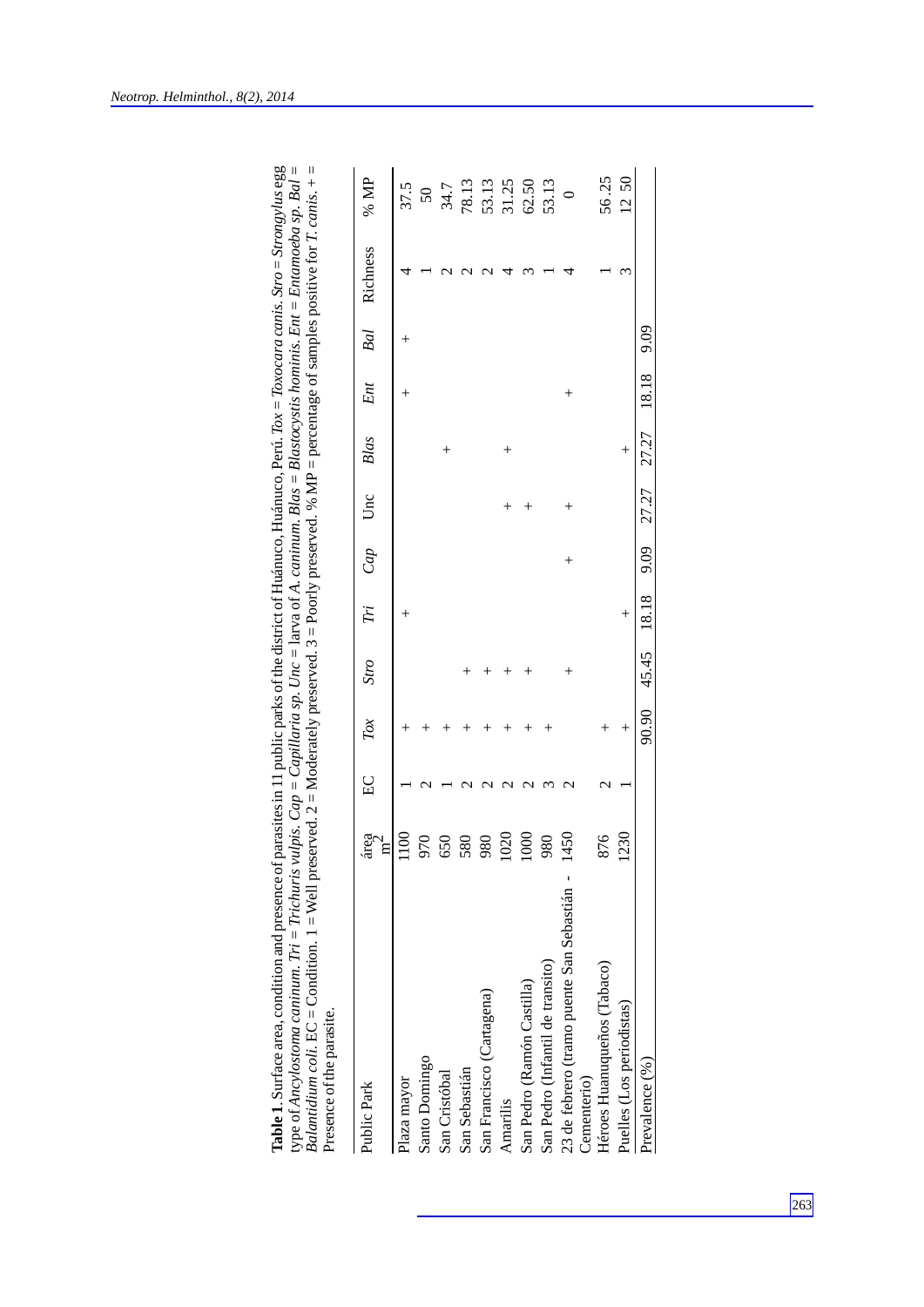| Condition            | # of parks | $\frac{9}{6}$ | Positive | $\%$  |
|----------------------|------------|---------------|----------|-------|
| Well preserved       |            | 27.27         |          | 100   |
| Moderately preserved |            | 63.63         |          | 85.71 |
| Poorly preserved     |            | 9.09          |          | 100   |
| Total                |            | 00            |          | 90.90 |

**Table 2.** Number and frequency of positive parks – contaminated with *Toxocara canis* according to their condition in the district of Huánuco, Huánuco, Perú.

 $X^2 = 2.29$ , P = 0.32.

#### **DISCUSSION**

Several investigations have determined the soil contamination of public parks in different socioeconomic levels worldwide (Khazan *et al.,* 2012; Iannacone *et al.*, 2012; Saraei *et al.,* 2012; Sudhakar *et al*., 2013). The contamination by eggs of *T. canis* (90.9%) is very high in the district of Huánuco, Huánuco, Peru and could cause infection in people who use public parks and recreational áreas (Khazan *et al.,* 2012; Sudhakar *et al*., 2013).

The identification of *T. canis* eggs in the soil of public parks of Huánuco, Perú is a bioindicator of the presence of infected dogs that defecate in these areas of rest and relaxation, and a high source of contamination to people (Saraei *et al.,* 2012; Trejo *et al.*, 2012; Sudhakar *et al*., 2013). Children engaged in recreational activities in these parks are at a higher vulnerability and epidemiological risk caused by this helminth (Khazan *et al.,* 2012; Sudhakar *et al*., 2013).

Apositive correlation was observed between the area of the public park and the parasite richness per public park. Zibaei *et al.* (2010) found that parks more than  $10000 \text{ m}^2$  were contaminated more than those of smaller size. Conversely, Trejo *et al.* (2012) in México City found that the size of green area had no influence on the presence and viability of eggs of *Toxocara sp*.

A high association between *Strongylus* type of eggs of *A. caninum* and larvae of *A. caninum* was seen. Traversa *et al.* (2014) indicated that *Ancylostoma* spp. is, after *Toxocara*, the species most prevalent in parks and gardens with an average prevalence in 7 investigations in America of 39.02%. The high association found between the eggs and larvae of *A. caninum* in the parks of Huánuco is evidence of continuous contamination with this geohelminth.

With respect to the condition of the public parks, 6 parks were moderately preserved, 3 parks were well preserved and one park poorly preserved; these were contaminated with *T. canis* eggs, accounting for 85.71% (6/7), 100% (3/3) and 100% (1/1), respectively. This means that there was no relation between the presence of *T. canis* eggs and the condition of the parks. Our results are in contrast to the information found by Huaraca (2001), who noted that the moderately preserved, well preserved, and poorly preserved parks were contaminated at 100% (2/2); 77.7% (7/9) and 0% (0/1), respectively, possibly due to the preference of canids to defecate in areas more carefully constructed. Soils that retain moisture are better for the developmental cycle of the eggs of *T. canis* in contrast with the parks that had only soil and cement (Marques *et al*., 2012). In addition, Pomé *et al.* (2013) noted that the risk factors for contamination by *Toxocara* are: public lighting, no use of trash containers, presence of green areas, dog-walking without a leash and outside sale of prepared foods.

Several environmental and sociocultural factors may influence the presence of *Toxocara* in soils of public parks such as: weather, soil texture, season, latitude, altitude, sunshine, geographic location, procedure of soil collection, sampling depth, number and volume of samples, and size of the park, among others (Zibaei *et al.*, 2010;

264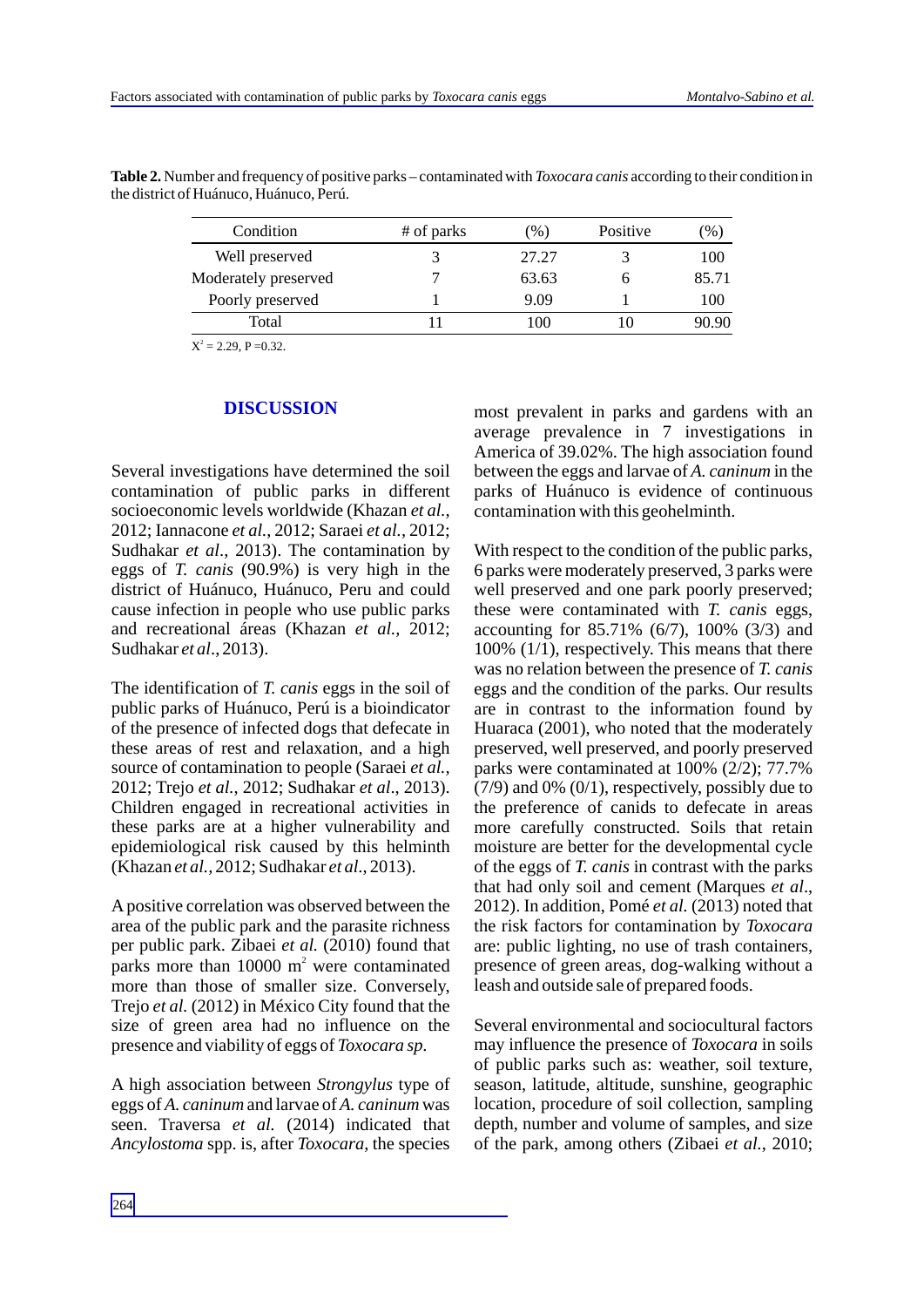Daprato *et al.*, 2011; Matesco *et al*., 2011; Santarém *et al*., 2012; Sudhakar *et al*., 2013).

Inadequate official sanitary measures in relation to responsible pet ownership that avoids or reduces the presence of dog feces in public parks could explain the high levels of contamination with *Toxocara* (Khazan *et al.,* 2012; Santarém *et al*., 2012). In the territory of Peru, there is the Supreme Decree No. 006-2002-SAwith its Rule of Law No. 27596 that regulates responsible ownership of dogs, and the municipal ordinance No. O4:2014-MPH-LL that standardizes the ownership, protection and control of dogs in the district of Huánuco, Huánuco, Perú. In particular, in this last regulation the owners are obliged not to permit their dogs to roam or leave their homes and should properly remove their feces or droppings. Our results show that the regulations regarding responsable dog ownership are not being fulfilled efficiently in the district of Huánuco, Huánuco, Perú.

The percentage contamination with *T. canis* eggs (90.9%) in this study showed an increase in the last decade in relation to that previously recorded in the same locality (Rafael, 2000 cited by Iannacone *et al.*, 2012; Pujay, 2000 cited by Iannacone *et al.*, 2012; Huaraca, 2001). This could be due to the different times of year in which samples were collected, apparently being favorable in the present case in which the rainy season was extended until May, while previous surveys were conducted mainly during the dry season (Daprato *et al.*, 2011; Santarém *et al*., 2012). Iannacone *et al.* (2012), in an analysis of the prevalence of eggs of *Toxocara* sp. in parks and recreational areas in several Latin Americans countries, found a lower prevalence in Peruvian Andean localities of high altitude (Cusco, 32.6% at 3399 masl and Puno, 25% at 3827 masl) in comparison with Huánuco (90.9% at 1894 masl).

Among the helminths reported in this study, *A. caninum* has been reported in Peru in dogs and domestic cats, as well as in the fox *Lycalopex culpaeus* (Molina, 1782) in several locations such as Cajamarca; Cusco; Huancavelica; Chincha (Ica), Huancayo (Junin); Huarochiri, Lima, Tayacaja, Yauyos (Lima); Iquitos, Maynas (Loreto); Tahuamanu (Madre de Dios); and Puno (Puno) (Sarmiento *et al*. (1999). Prevalences have been seen up to 12% in Lima and 52% in the Mantaro Valley (Leguia, 2002), and its importance in public health has been recognized with the clinical symptoms known as cutaneous larval migrans (Leguía, 2002).

*Trichuris vulpis* has been reported in the departments of Cusco and Lima (Sarmiento *et al.*, 1999), with a 10% prevalence found in Lima (Leguía, 2002). Their eggs are very resistant to adverse environmental conditions and remain viable for years (Leguía, 2002) while their zoonotic potential is still under discussion (Traversa, 2011). *Capillaria* sp. has been reported in several species of birds and domestic and wild mammals in several provinces of Peru (Sarmiento *et al*., 1999); in the case of *Calodium hepaticum* (Bancroft, 1893) Moravec, 1982 (syn. *Capillaria hepatica*), various mammals, including mice and rats as well as some carnivores such as dogs and cats, are involved in their life cycle (Taylor *et al*., 2007), with their zoonotic potential recognized in our area (Tantalean, 1994).

Among the protozoa *B. coli* has been reported in pigs in Lima and Callao (Zaldivar, 1991) and in other countries in various domestic and wild mammals, including dogs and cats (Taylor *et al*., 2007), besides being reported in several clinical cases in the Peruvian population (Pamo *et al*., 1999). *Blastocystis hominis* has been reported in a wide variety of animals (Taylor *et al*., 2007) including domestic dogs (Wang *et al*., 2013), proving its zoonotic potential and having reported human cases in our country (Salinas &Vildazola Gonzales, 2007). Finally, *Entamoeba* sp. also has been reported from a wide variety of animals; the species most important in public health, *E. histolytica* Schaudinn, 1903, has been reported sporadically in domestic animals like dogs (Taylor *et al*., 2007) and is present in the human popuation of Perú (Cornejo *et al*., 1999).

Several of these parasites have not been reported previously contaminating parks of Peru and their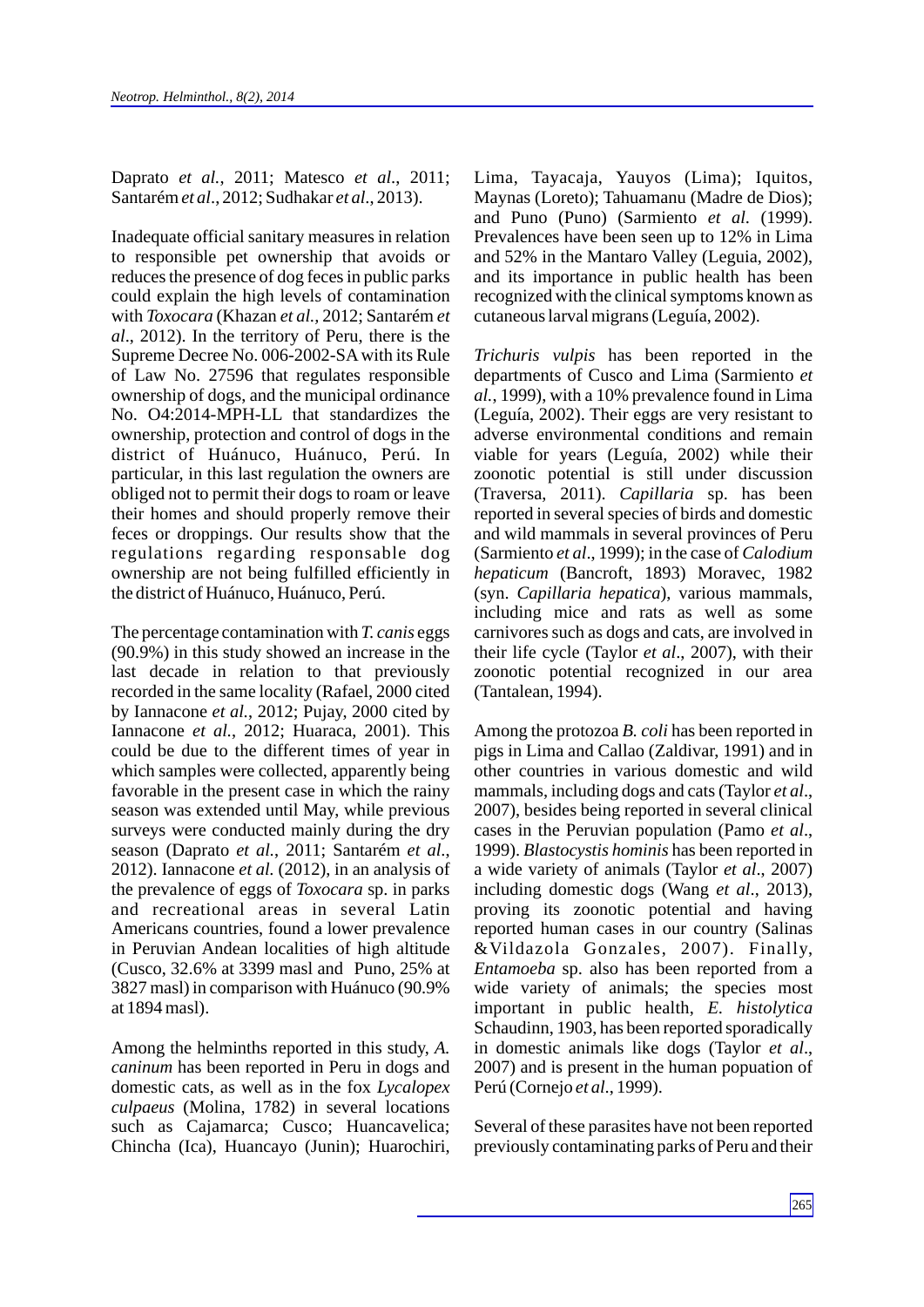presence could be a bioindicator that dogs and cats, other domestic animals (such as rodents and pigs), wild animals (e.g., wild pigeons, possibly indicated by the presence of *Capillaria* sp.) and even the likely presence of human feces could explain our findings in the public parks of the city of Huánuco.

# **ACKNOWLEDGMENTS**

Thanks to members of CEMEVET (Center for the study of Veterinary Medicine) and UNHEVAL-Universidad Hermilio Valdizán, Huánuco- Peru for the collection of samples. Also, thanks to Carlos Alberto Del Águila Pérez and the entire team of the Wabash College Global Health Initiative for their cooperation in the planning and initiation of this project.

# **BIBLIOGRAPHIC REFERENCES**

- Armstrong, WA, Oberg, C & Orellana, JJ. 2011. *Presencia de huevos de parásitos con potencial zoonótico en parques y plazas públicas de la ciudad de Temuco, Región de La Araucanía, Chile*. [Presence of parasite eggs with zoonotic potential in parks and public plazas in the city of Temuco, La Araucania Region, Chile.] Archivos de Medicina Veterinaria, vol. 43, pp.127-134.
- Bartosik, M & Rzymowska, J. 2010. *Geohelminth eggs' contamination of the parks and sandpits in Lublin area.* Annales Universitatis Mariae Curie-Sklodowska Lublin- Polonia, vol. 23, pp. 61-66.
- Cornejo, W, Espinoza, Y, Huiza, A, Alva, P, Suárez, R, Sevilla C & Náquira, C*.* 1999. *Prevalencia de* E. histolytica *y* E. dispar *por microscopía y ELISA en muestras fecales de una población urbano marginal de Lima*. [Prevalence of *E. histolytica* and *E. dispar* by microscopy and ELISA in fecal samples of a marginal urban population of Lima.] Anales de la

Facultad de Medicina, vol. 60, pp. 124-28.

- *Persistencia de la*  Sommerfelt, I. 2011. *contaminación ambiental por huevos de*  Toxocara cati *en un espacio público. Argentina.* [Persistence of environmental contamination by eggs of *Toxocara cati* in a public space. Argentina*.*] Revista Sapuvet de Salud Pública, vol. 2, pp. 23- 35. Daprato, B, Cardillo, N, Kunic, M, Berra, Y &
- *Estudio de la contaminación* Guerrero, M. 1975. *d e p a rq u e s p ú b li c o s d e Lima Metropolitana con huevos de* Toxocara *sp.* [Study of the contamination of public parks of Metropolitan Lima with eggs of *Toxocara s*p.] Tesis para optar el grado de Bachiller en Medicina Veterinaria, Universidad Nacional Mayor de San Marcos (UNMSM). Lima, Perú.
- *Prevalence of* Toxocara *spp. eggs in the soil of public and private places in Ludhiana and Kellon area of Punjab*, India. International Symposia on Veterinary Epidemiology and Economics proceedings - ISVEE 8: Proceedings of the  $8<sup>th</sup>$  Symposium of the International Society for Veterinary Epidemiology and Economics, Paris, France. Epidémiologie et Santé Animale, vol. 31-32, pp. 4-5. Harbinder, S, Bali, HS & Arvinder, K. 1997.
- *Toxocariosis humana:*  Jiménez, S. 2009. *¿problema de Salud Pública?* [Human Toxocariasis: Problem of Public Health?] Anales de la Facultad de Medicina, vol. 70, pp. 283-290. Huapaya, HP, Espinoza, Y, Roldán, W &
- *Contaminación de parques*  Huaraca, P. 2001. *públicos con huevos de* Toxocara *sp*. [Contamination of public parks with eggs of *Toxocara* sp*.*] Tesis Universidad Hermilio Valdizán, Huánuco, Perú.
- *Contaminación de los suelos con*  J. 2012*. huevos de* Toxocara canis *en parques públicos de Santiago de Surco, Lima, Perú, 2007-2008*. [Soil contamination with eggs of *Toxocara canis* in public parks of Santiago de Surco, Lima, Peru, 2007-2008*.*] *Neotropical* Helminthology, vol. 6, pp. 97- 108. Iannacone, J, Alvariño, L& Cárdenas-Callirgos,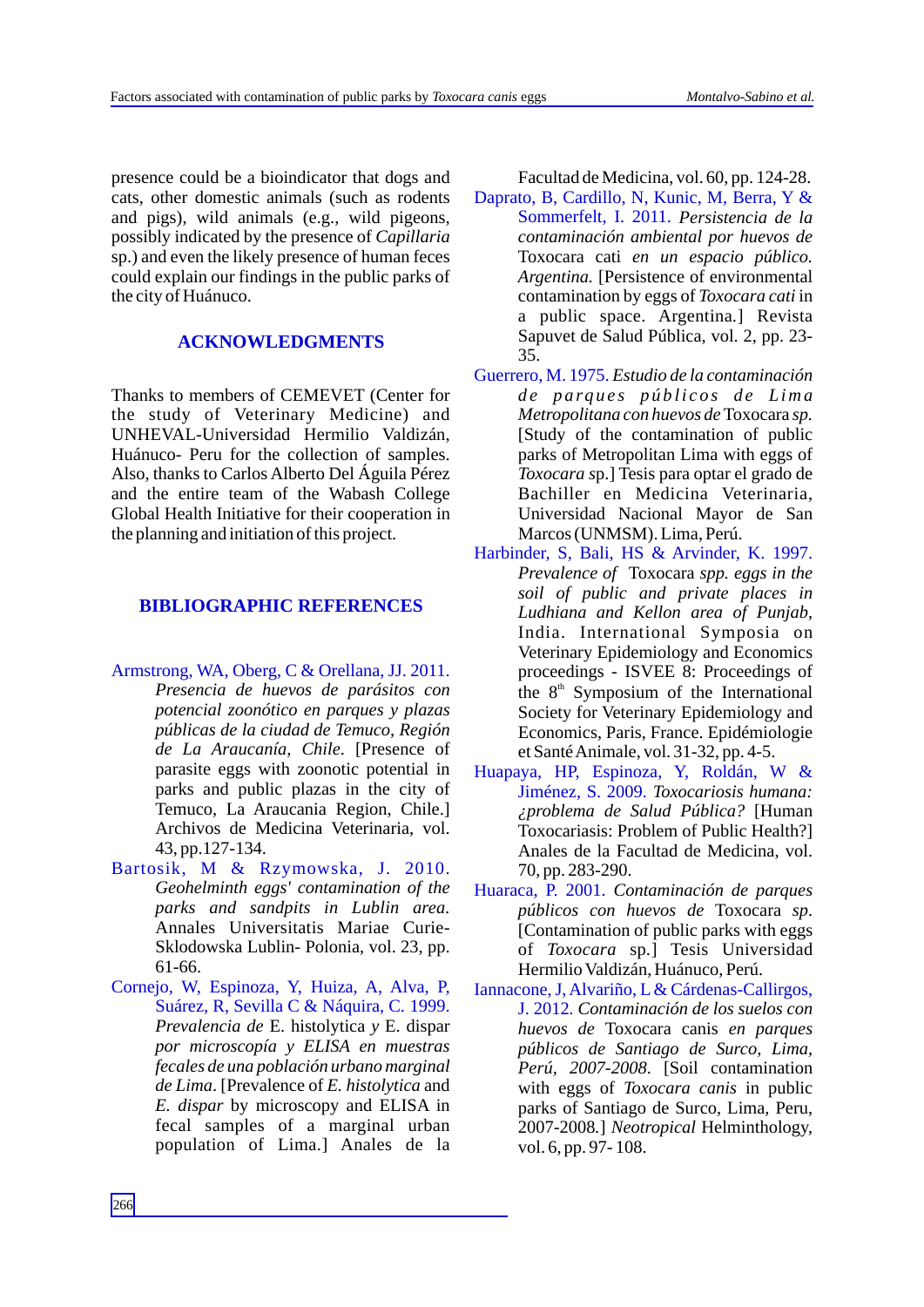- Khazan, H, Khazaei, M, Tabaee, SJS & Mehrabi, A. 2012. *Prevalence of* Toxocara *spp. eggs in public parks in Tehran city, Iran.*  Iranian Journal of Parasitology, vol. 7, pp. 38-42.
- Leguía, G. 2002. *Enfermedades parasitarias de perros y gatos.* [Parasitic diseases in dogs and cats.] *Epidemiología y control*. Ed de Mar. Perú. 155p.
- Maraghi, S, Jafari, KM, Sadjadi, SM, Latifi, SM & Zibaei, M. 2014. *Study on the contamination of Abdan public parks soil with* Toxocara *spp. eggs.* Journal of Environmental Health Science & Engineering, vol. 12, pp. 86.
- Marques, JP, Guimarães, CR, Vilas Boas, A, Carnaúba, PU & Moraes. 2012. *Contamination of public parks and squares from Guarulhos (Sao Paulo State, Brazil*) *by* Toxocara *spp. and* Ancylostoma *spp.* Revista do Instituto de Medicina Tropical de São Paulo, vol. 54, pp. 267-271.
- Martínez-Barbabosa, I, Gutiérrez-Cárdenas, EM, Alpízar-Sosa, EA, Pimienta-Lastra, RJ. 2008. *Contaminación parasitaria en heces de perros, recolectadas en calles de la ciudad de San Cristóbal de Las Casas, C h i a p a s, M é x i c* o . [ P a r a si t i c contamination in feces of dogs, collected in streets of the city of San Cristóbal de Las Casas, Chiapas, México.] Veterinaria México, vol. 39, pp. 173-180.
- Matesco, VC, Rott, MB & Bohrer, MM. 2011*. Comparação entre métodos de centrífugo flutuação utilizados para a recuperação de ovos de helmintos em amostras de areia.* [Comparison of centrifugal flotation methods used for the recovery of helminth eggs in sand samples.] Revista de Patologia Tropical, vol. 40, pp. 323- 330.
- Pamo O, Figueroa, M & Ruíz, J. 1991. *Balantidiasis: Reporte de cuatro casos y revisión de la casuística de los hospitales de Lima*. [Balantidiasis: Report of four cases and review of the cases of the hospitals of Lima.] Revista Médica Herediana, vol. 2, pp. 195-7.

Pomé, AAV, Pinto, CC & Cárdenas, RB. 2013.

*Relación entre la presencia de* Toxocara sp*. y la clasificación de parques amigables en la ciudad de Abancay.* [Relation between the presence of *Toxocara sp*. and the classification of friendly parks in the city of Abancay]. Libro de Resúmenes del VII Congreso Científico Internacional del Instituto Nacional de Salud "Investigar para construir Políticas Públicas en Salud" del 07 al 09 de noviembre del 2013. Instituto Nacional de Salud, Lima, Perú. p. 17.

- *Nosoparasitosis de perros y*  Rojas, M. 2003. *gatos peruanos.* [Nosoparasitosis of Peruvian dogs and cats.] Ed Martegraf. Perú. 83 p.
- *Presencia y*  Ramírez-Durán, N. 2011. *viabilidad de* Toxocara *spp. en suelos de parques públicos, jardines de casas y heces de perros en Nezahualcóyolt, México.* [Presence and viability of *Toxocara* spp. in soils of public parks, gardens and feces of dogs in Nezahualcóyolt, México.] Revista Científica, FCV-Luz, vol. 21, pp. 195- 201. Romero-Nuñez, C, Mendoza-Martínez, D, Bustamante, LP, Crosby-Galván, MM &
- *Infección por* Blastocystis. [Infection by *B l a s t o c y s t i s* . ] R e v i s t a d e Gastroenterología del Perú, vol. 27, pp. 264-74. Salinas, JL & Vildozola González, H. 2007.
- *Contamination of public parks in*  2012. *Presidente (Sao Paulo, Brasil) by* Toxocara *spp. eggs.* Revista Brasileira de Parasitologia, Jaboticabal, vol. 21, pp. 323-325. Santarém, VA, Pereira, VC & Alegre, BCP.
- *Contamination of soil and grass to*  Toxocara *spp. eggs in public parks of Qazvin, Iran.* Asian Pacific Journal of Tropical Biomedicine, vol. S2, S1156- S1158. Saraei, M, Zakilo, M, Tavazoei, Y, Jahanihashemi, H & Shahnazi, M. 2012.
- *Nemátodos parásitos del hombre y de los animales en el Perú*. [Nematode parasites of humans and animals in Peru.] Revista Sarmiento, L, Tantaleán, M & Huiza, A. 1999.